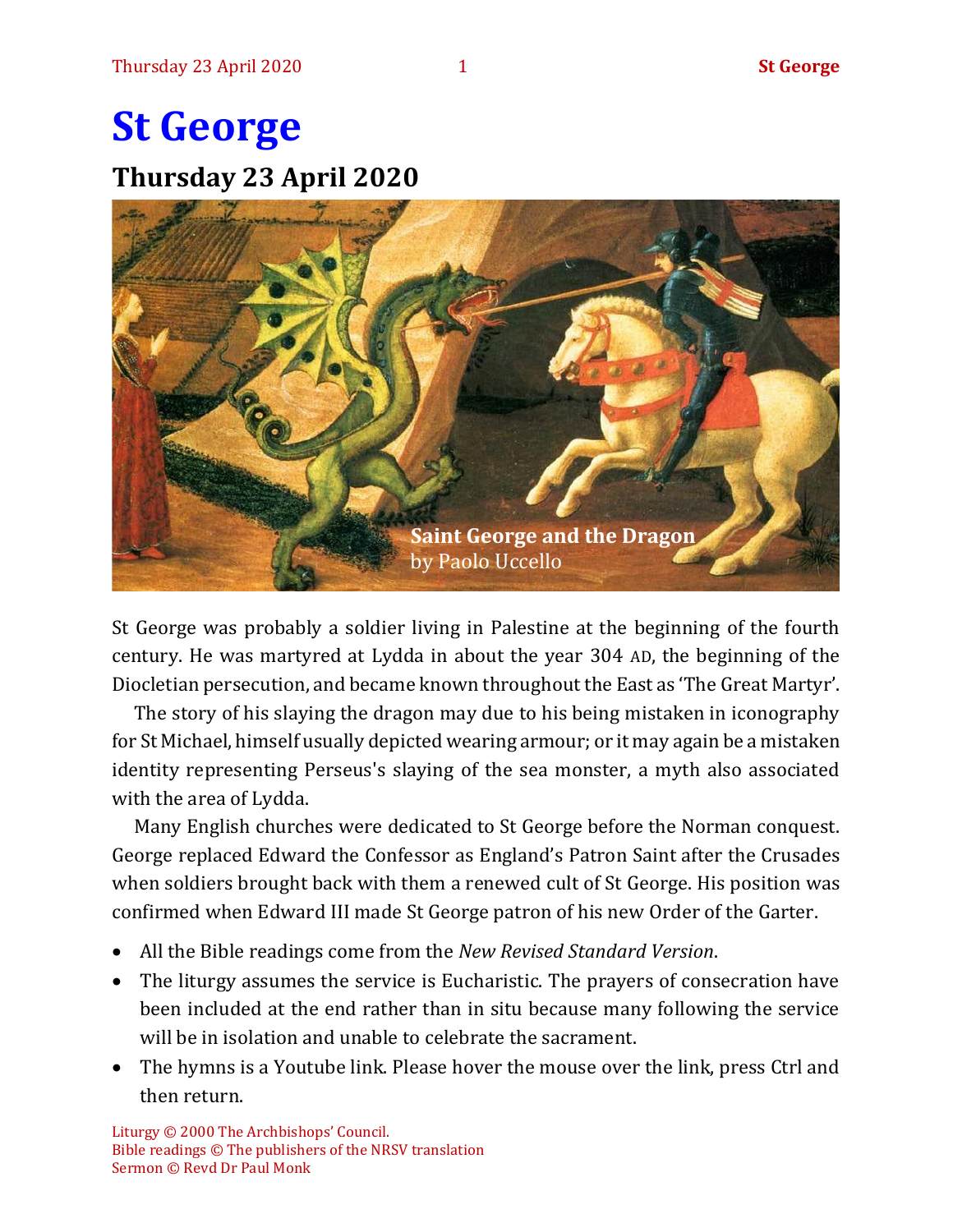HYMN **[For all the saints](https://www.youtube.com/watch?v=WbPshOGxpew)** (please click on this link to hear the hymn)

#### **The welcome**

In the name of the Father, and of the Son, and of the Holy Spirit

All **Amen.**

The Lord be with you

All **And also with you.**

#### **The Preparation**

All **Almighty God, to whom all hearts are open, all desires known, and from whom no secrets are hidden: cleanse the thoughts of our hearts by the inspiration of your Holy Spirit, that we may perfectly love you, and worthily magnify your holy name; through Christ our Lord. Amen.**

Our Lord Jesus Christ said:

The first commandment is this:

'Hear, O Israel, the Lord our God is the only Lord.

You shall love the Lord your God with all your heart,

with all your soul, with all your mind,

and with all your strength.'

And the second is this: 'Love your neighbour as yourself.'

There is no other commandment greater than these.

On these two commandments hang all the law and the prophets.

#### All **Amen. Lord, have mercy.**

Christ calls us to share the heavenly banquet of his love with all the saints in earth and heaven. Therefore, knowing our unworthiness and sin, let us confess our sins in penitence and faith, firmly resolved to keep God's commandments and to live in love and peace with all.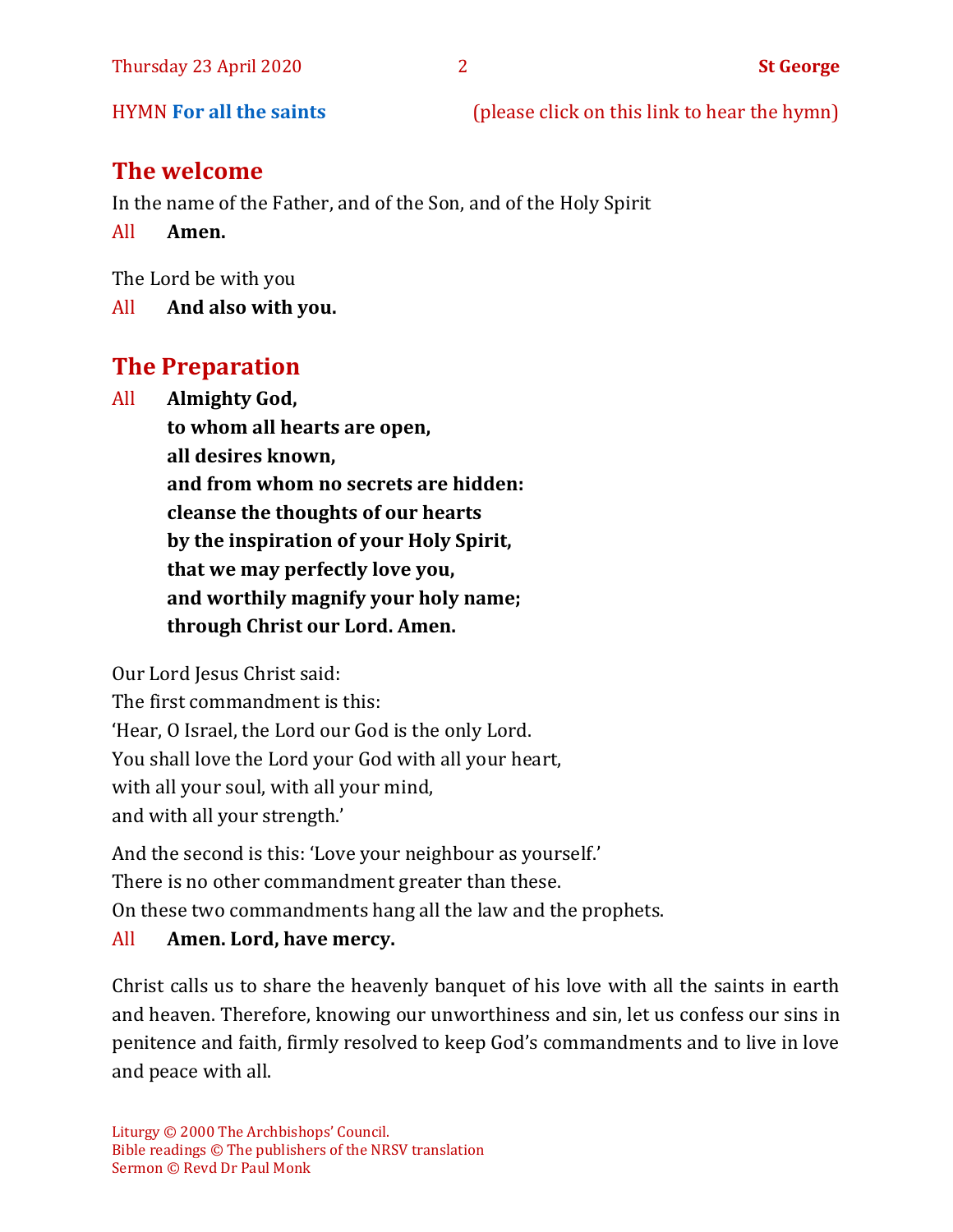All **Almighty God, our heavenly Father, we have sinned against you and against our neighbour in thought and word and deed, through negligence, through weakness, through our own deliberate fault. We are truly sorry and repent of all our sins. For the sake of your Son Jesus Christ, who died for us, forgive us all that is past and grant that we may serve you in newness of life to the glory of your name. Amen.**

Almighty God, who forgives all who truly repent, have mercy upon you, pardon and deliver you from all your sins, confirm and strengthen you in all goodness, and keep you in life eternal; through Jesus Christ our Lord. All **Amen.**

#### **The Gloria**

This version of the Gloria is sung to the tune of 'Cwm Rhondda'. Click **[here](https://www.youtube.com/watch?v=BtGhnEwY74E)** for the tune.

All **Glory be to God in Heaven, Songs of joy and peace we bring, Thankful hearts and voices raising, To creation's Lord we sing. Lord we thank you, Lord we praise you, Glory be to God our King: Glory be to God our King.**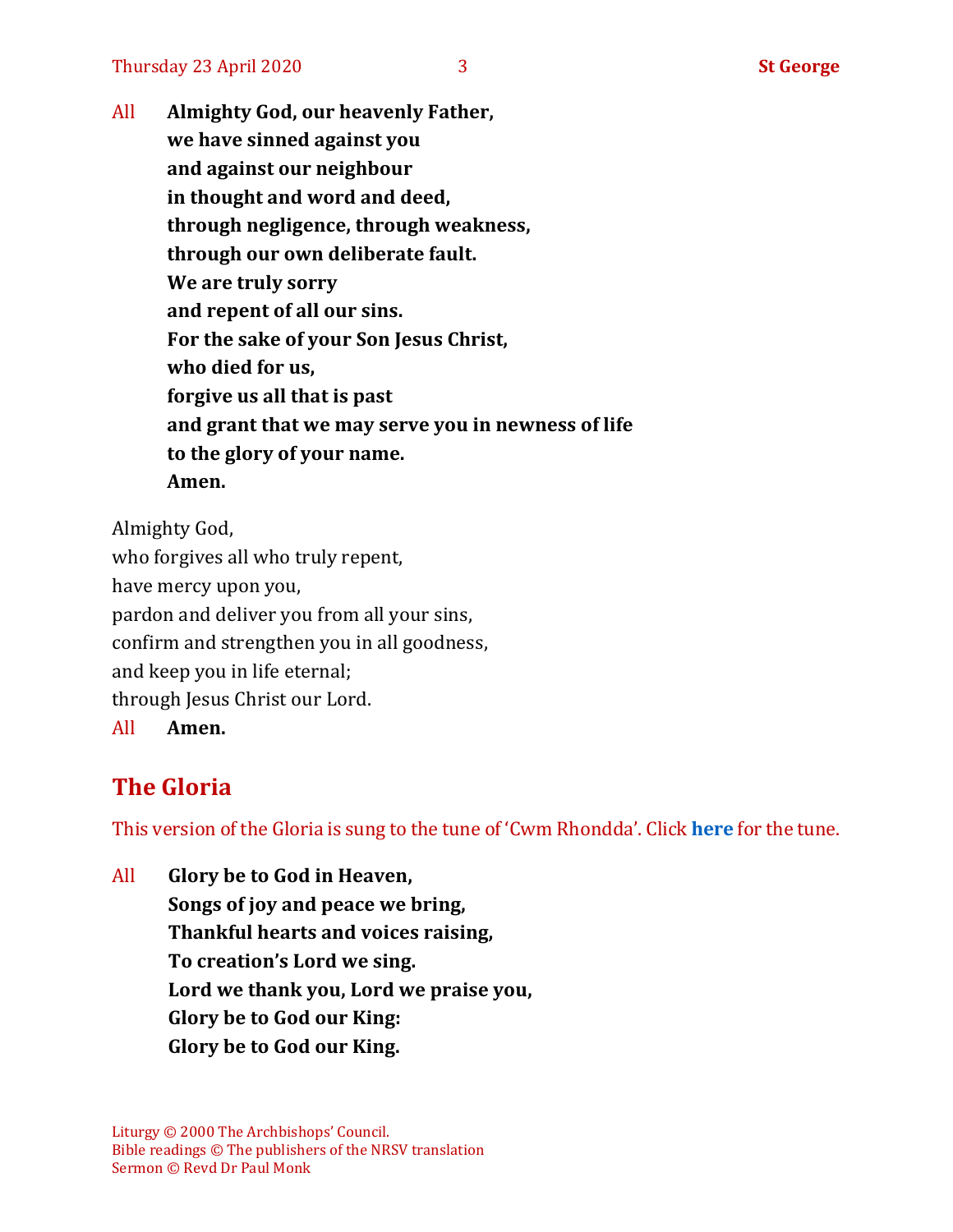**Lamb of God, who on our shoulders, Bore the load of this world's sin; Only Son of God the Father, You have brought us peace within. Lord, have mercy, Christ have mercy, Now your glorious reign begin: Now your glorious reign begin.**

**You O Son of God are Holy, You we praise with one accord. None in heav'n or earth is like you, Only you are Christ the Lord. With the Father and the Spirit, Ever worshipped and adored: Ever worshipped and adored.**

#### **The Collect for St George**

God of hosts, who so kindled the flame of love in the heart of your servant George that he bore witness to the risen Lord by his life and by his death: give us the same faith and power of love that we who rejoice in his triumphs may come to share with him the fullness of the resurrection; through Jesus Christ your Son our Lord, who is alive and reigns with you, in the unity of the Holy Spirit, one God, now and for ever. All **Amen.**

#### **First reading**

A reading from the Revelation of St John the Divine

War broke out in heaven; Michael and his angels fought against the dragon. The dragon and his angels fought back, but they were defeated, and there was no longer any place for them in heaven. The great dragon was thrown down, that ancient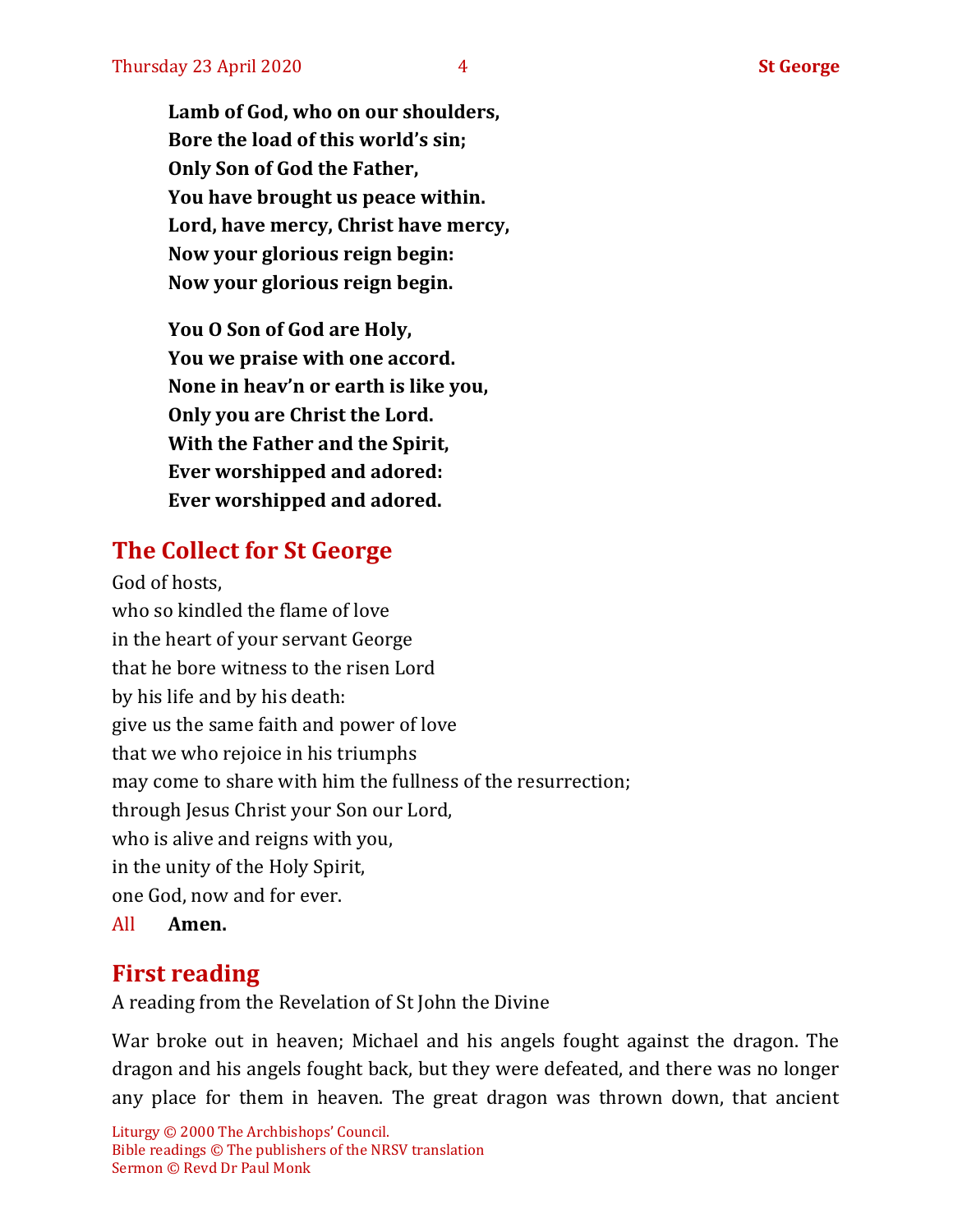serpent, who is called the Devil and Satan, the deceiver of the whole world—he was thrown down to the earth, and his angels were thrown down with him.

Then I heard a loud voice in heaven, proclaiming, 'Now have come the salvation and the power and the kingdom of our God and the authority of his Messiah, for the accuser of our comrades has been thrown down, who accuses them day and night before our God. But they have conquered him by the blood of the Lamb and by the word of their testimony, for they did not cling to life even in the face of death. Rejoice then, you heavens and those who dwell therein! But woe to the earth and the sea, for the devil has come down to you with great wrath, because he knows that his time is short!' *Revelation 12:7–12*

This is the Word of the Lord

All **Thanks be to God.**

#### **Second reading**

A reading from the Second Letter of Paul to Timothy

Share in suffering like a good soldier of Christ Jesus. No one serving in the army gets entangled in everyday affairs; the soldier's aim is to please the enlisting officer. And in the case of an athlete, no one is crowned without competing according to the rules. It is the farmer who does the work who ought to have the first share of the crops. Think over what I say, for the Lord will give you understanding in all things.

Remember Jesus Christ, raised from the dead, a descendant of David—that is my gospel, for which I suffer hardship, even to the point of being chained like a criminal. But the word of God is not chained. Therefore I endure everything for the sake of the elect, so that they may also obtain the salvation that is in Christ Jesus, with eternal glory. The saying is sure: If we have died with him, we will also live with him; if we endure, we will also reign with him; if we deny him, he will also deny us; if we are faithless, he remains faithful—for he cannot deny himself. *2 Timothy 2:3–13*

This is the Word of the Lord

All **Thanks be to God.**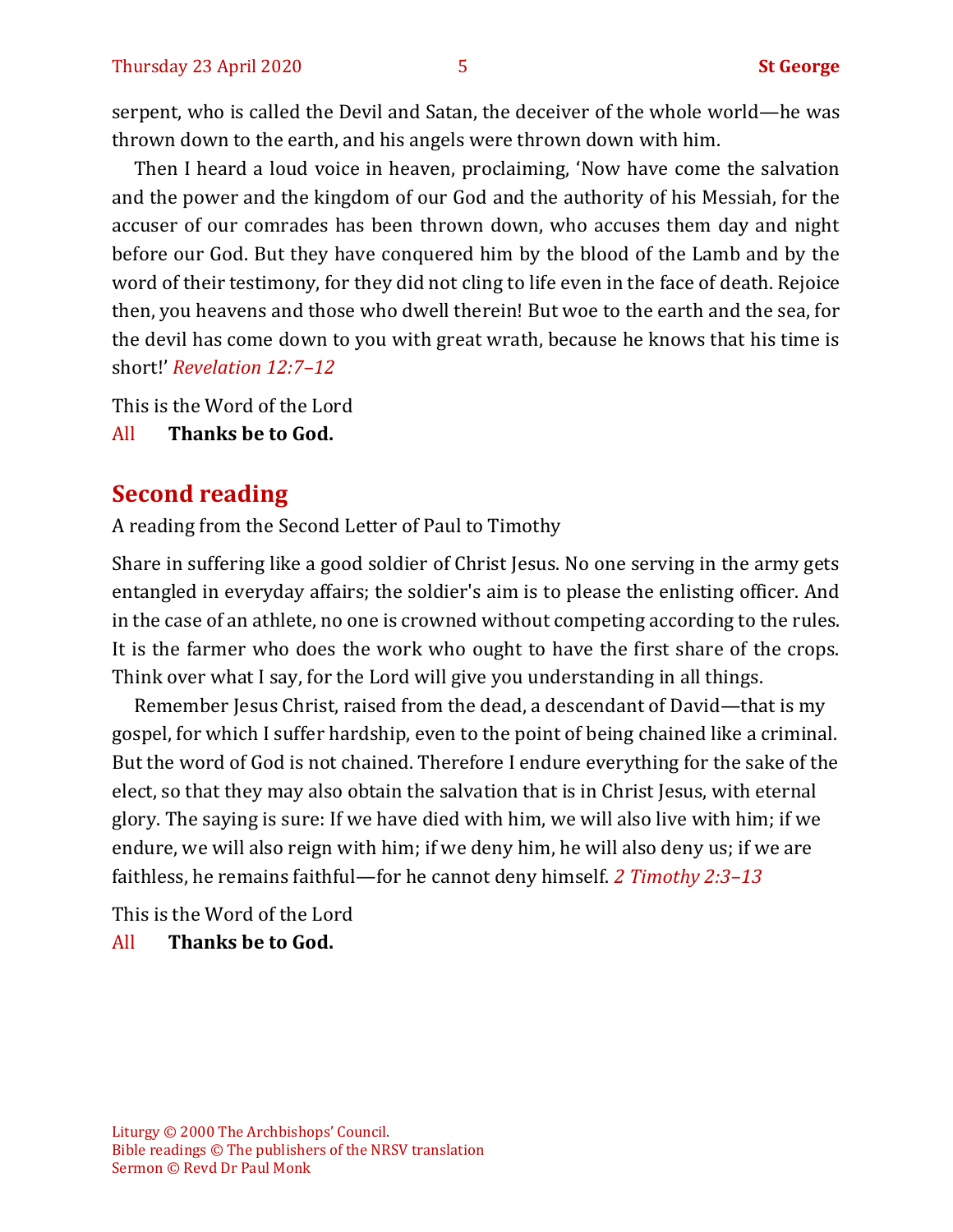#### **Gospel reading**

Hear the Gospel of our Lord Jesus Christ according to John

#### All **Glory to you O Lord.**

Jesus said to his disciples: 'If the world hates you, be aware that it hated me before it hated you. If you belonged to the world, the world would love you as its own. Because you do not belong to the world, but I have chosen you out of the world—therefore the world hates you. Remember the word that I said to you, "Servants are not greater than their master." If they persecuted me, they will persecute you; if they kept my word, they will keep yours also. But they will do all these things to you on account of my name, because they do not know him who sent me.' *John 15:18–21*

This is the Gospel of the Lord

#### All **Praise to you O Christ.**

#### **Sermon**

The story of St George and the dragon is one of the best-loved of all saints' tales. It exists in many versions. It's not literally true and is best read as an allegory about a man of God fighting a spiritual battle against the powers of evil. That's why George is a man of God—a saint—and he fights a dragon because dragons always represent evil.

God lies at the heart of our Christian Gospel and we are to follow Him as disciples. Part of our discipleship involves fighting an alternative power, the power of evil. St Paul often portrays this aspect of discipleship as a battle fought between two armies (fought in the same way that battles were conducted at the time when the Gospels was written) with soldiers grouped into two opposing armies. We're the soldiers and fight against evil under Christ our captain. That's why, for example, in **[Ephesians 6](https://www.biblegateway.com/passage/?search=Ephesians+6%3A10-18&version=NRSV)** Paul describes the 'armour' we as Christians should wear. They're both defensive (shield, belt, shoes) and offensive (sword). We now describe the battle.

We **first** repeat the important truth that God is infinitely more powerful than any evil power (although it can often seem otherwise). We tap into that power through the Cross. And God wants all Christians to proclaim the love of God that inspired the Cross. That proclamation will be visible, so all Churches worth the name will love and pray and worship. We can't help it because we want to thank God and give Him glory. That's part of being a servant that Jesus was talking about.

Unfortunately the powers of evil do not want us to mention God (let alone pray and worship). So, **second**, they will do everything to stop our worship, prayer and love. It's what they exist for. They want us to stop proclaiming Christ. They're *already*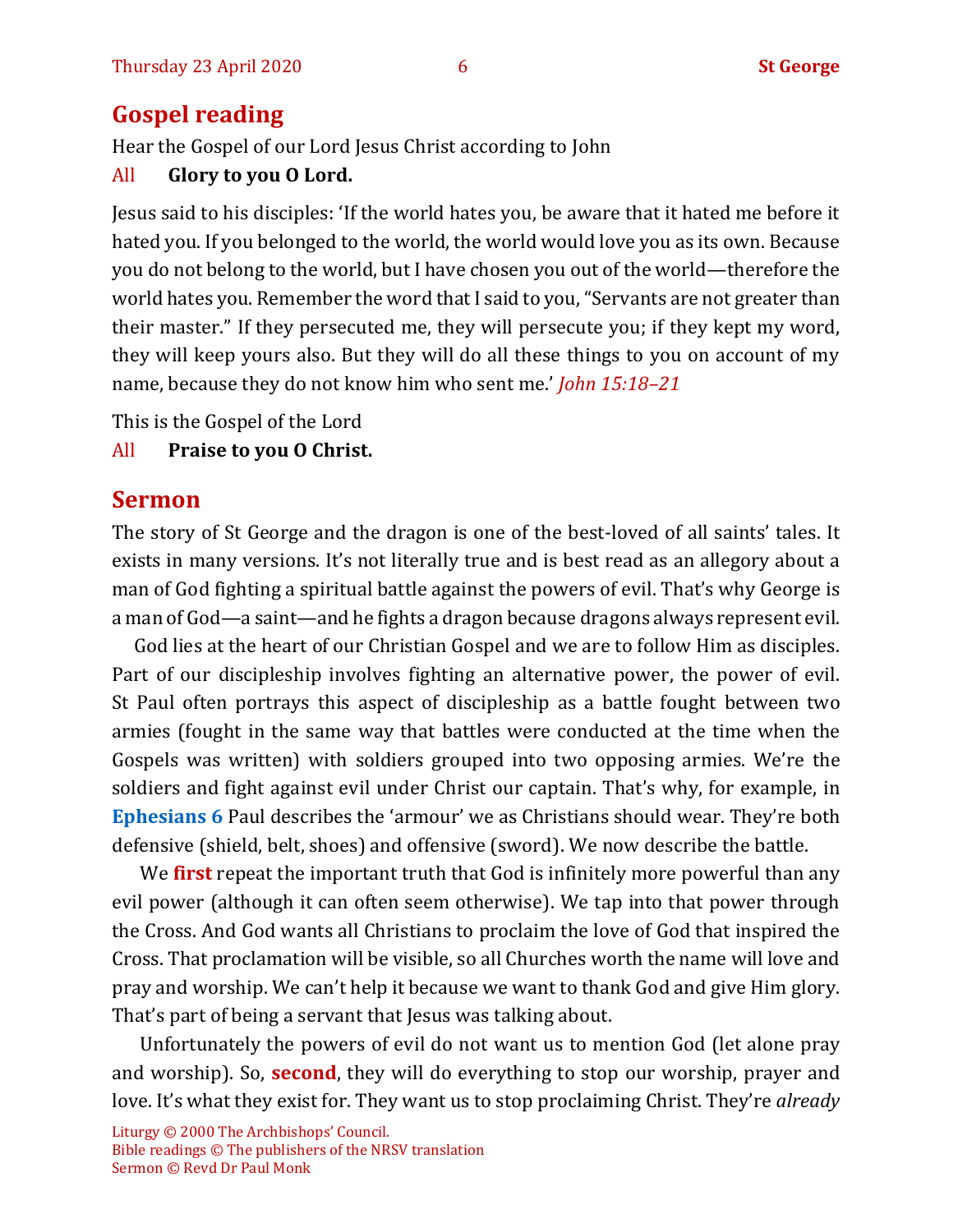doing everything to stop us. They will promote divisions. They will tempt us to make our worship dull and unadventurous. They will tempt us not to return to church once the Covid outbreak is over. They'll tempt us to stop loving. That's what the powers of evil always do.

But the powers of evil always overstate their case. So, **third**, whenever we sense we are being tempted to stop loving or become spiritually dull, we can discern how we are being tempted away from God. At the first hint of realisation we are to turn back to God as a conscious act of repentance. God wants us back and will gently tell us each time He finds our passion for Him is cooling. He will choose a way that is somehow 'customised' and specific to each unique disciple. Remember how many of Jesus' parables describe the way God so lovingly takes us back each time we repent.

Today is St George's Day. It reminds us to serve God. It reminds us to fight evil with worship and love. And it reminds that God loves us and won't ever let us go.

#### **Prayers of intercession**

United in the company of all the faithful and looking for the coming of the kingdom, let us offer our prayers to God, the source of all life and holiness.

Merciful Lord, strengthen all Christian people by your Holy Spirit that we may live as a royal priesthood and a holy nation to the praise of Jesus Christ our Saviour. Lord, in your mercy.

#### All **Hear our prayer.**

Bless our bishop and all ministers of your Church that, by faithful proclamation of your word, we may be built on the foundation of the apostles and prophets into a holy temple in the Lord. Lord, in your mercy.

#### All **Hear our prayer.**

Empower us by the gift of your Holy and life-giving Spirit that we may be transformed into the likeness of Christ from glory to glory. We thank you for the example of your servant George. Lord, in your mercy.

#### All **Hear our prayer.**

Liturgy © 2000 The Archbishops' Council. Bible readings © The publishers of the NRSV translation Sermon © Revd Dr Paul Monk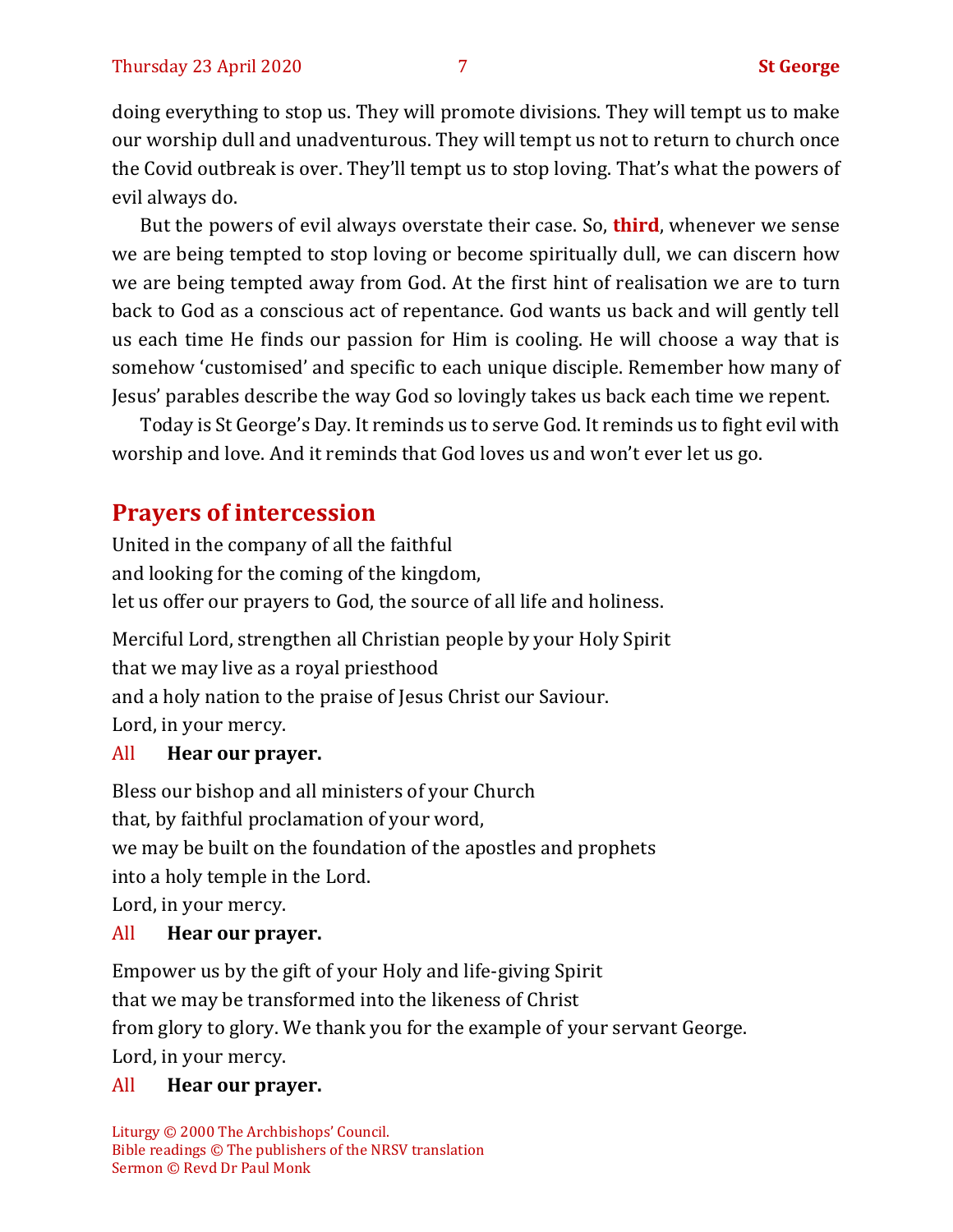Give to the world and its peoples the peace that comes from above, that they may find Christ's way of freedom and life. Lord, in your mercy.

#### All **Hear our prayer.**

Hold in your embrace all who witness to your love in the service of the poor and needy; all who minister to the sick and dying; and all who bring light to those in darkness. Lord, in your mercy.

#### All **Hear our prayer.**

Touch and heal all those whose lives are scarred by sin or disfigured by pain,

that, raised from death to life in Christ,

their sorrow may be turned to eternal joy.

Lord, in your mercy.

#### All **Hear our prayer.**

Remember in your mercy all those gone before us who have been well-pleasing to you from eternity; preserve in your faith your servants on earth, guide us to your kingdom, and grant us your peace at all times. Lord, in your mercy.

#### All **Hear our prayer.**

We give you thanks

for the whole company of your saints in glory, included St George, with whom in fellowship we join our prayers and praises; by your grace may we, like them, be made perfect in your love.

#### All **Hear our prayer.**

Merciful Father,

All **accept these prayers for the sake of your Son, our Saviour Jesus Christ. Amen.**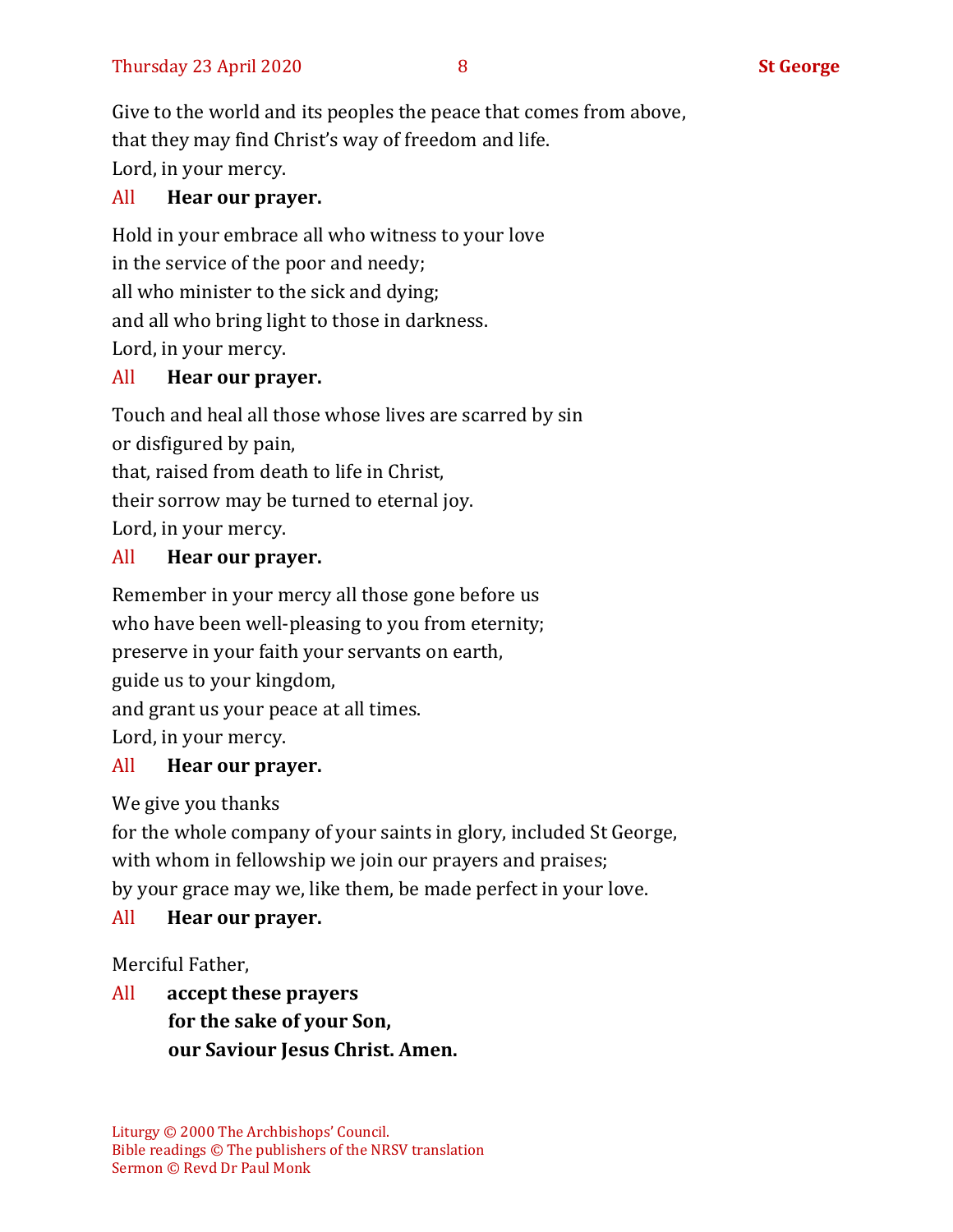#### **The peace**

May the God of peace sanctify you: may he so strengthen your hearts in holiness that you may be blameless before him at the coming of our Lord Jesus with his saints.

The peace of the Lord be always with you:

All **And also with you.**

The liturgy of the Communion Service appears below

# The Dismissal

Jesus said, 'I have made your name known to those you gave me from the world. They were yours, and you gave them to me, and they have kept your word. Now they know that everything you have given me is from you; for the words that you gave to me I have given to them, and they have received them and know in truth that I came from you; and they have believed that you sent me. I am asking on their behalf; I am not asking on behalf of the world, but on behalf of those whom you gave me, because they are yours.' *John 17:6–9*

May God, who kindled the fire of his love in the hearts of the saints, pour upon you the riches of his grace.

#### All **Amen**

May he give you joy in their fellowship and a share in their praises.

#### All **Amen**

May he strengthen you to follow them in the way of holiness and to come to the full radiance of glory.

#### All **Amen**

And the blessing of God the Almighty:

Father, Son, and Holy Spirit, be with you now and remain with you always.

#### All **Amen**

Go in peace to love and serve the Lord.

#### All **In the name of Christ. Amen.**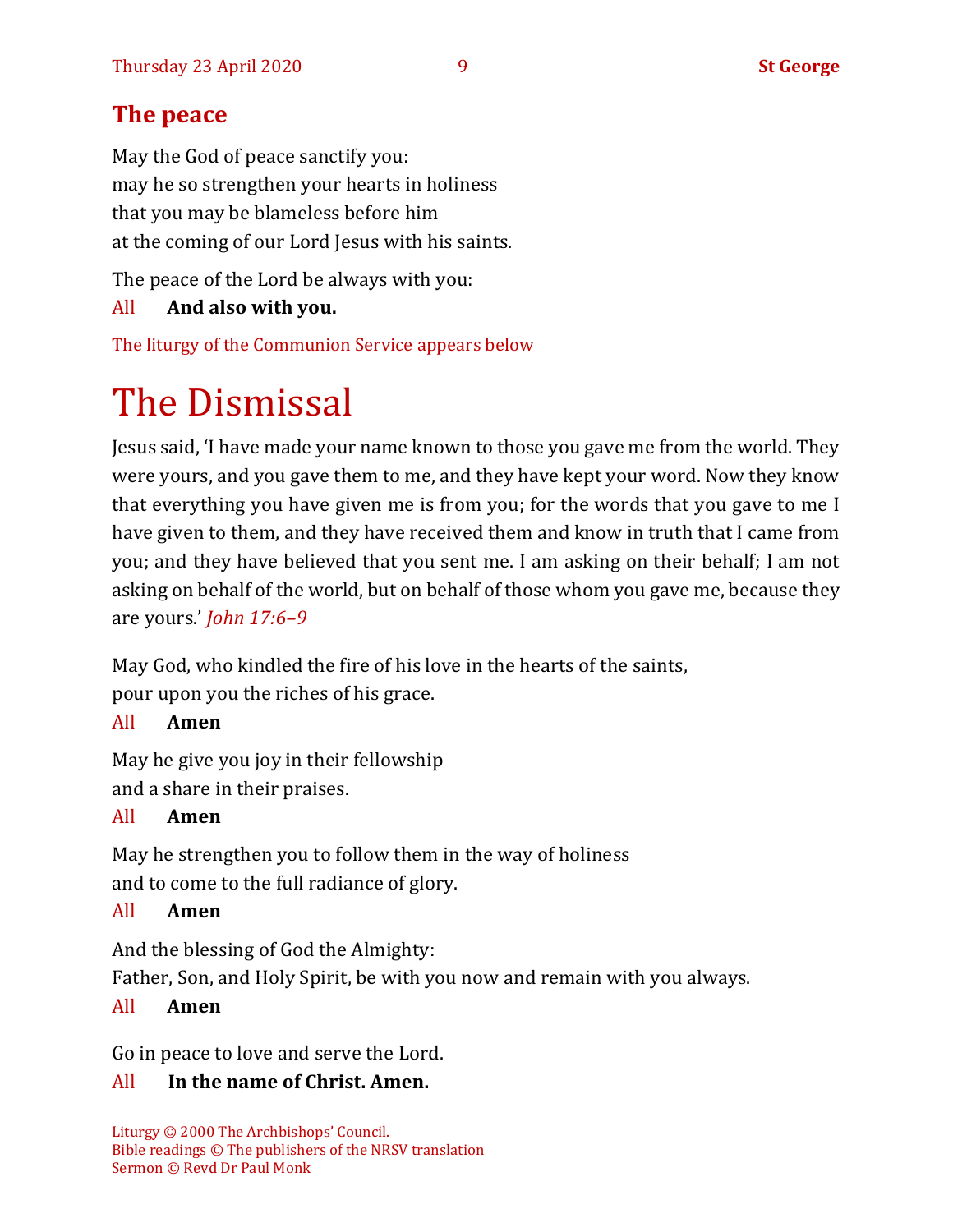## The Liturgy of the Sacrament

#### Eucharistic Prayer (prayer E)

The Lord be with you

#### All **and also with you.**

Lift up your hearts.

#### All **We lift them to the Lord.**

Let us give thanks to the Lord our God.

#### All **It is right to give thanks and praise.**

It is indeed right, our duty and our joy that we should always sing of your glory, holy Father, almighty and eternal God, through Jesus Christ your Son our Lord. For you are the hope of the nations, the builder of the city that is to come. Your love made visible in Jesus Christ brings home the lost, restores the sinner and gives dignity to the despised. In his face your light shines out, flooding lives with goodness and truth, gathering into one in your kingdom a divided and broken humanity. Therefore with all who can give voice in your creation we glorify your name, for ever praising you and saying:

All **Holy, holy, holy Lord, God of power and might, heaven and earth are full of your glory. Hosanna in the highest. Blessed is he who comes in the name of the Lord. Hosanna in the highest.**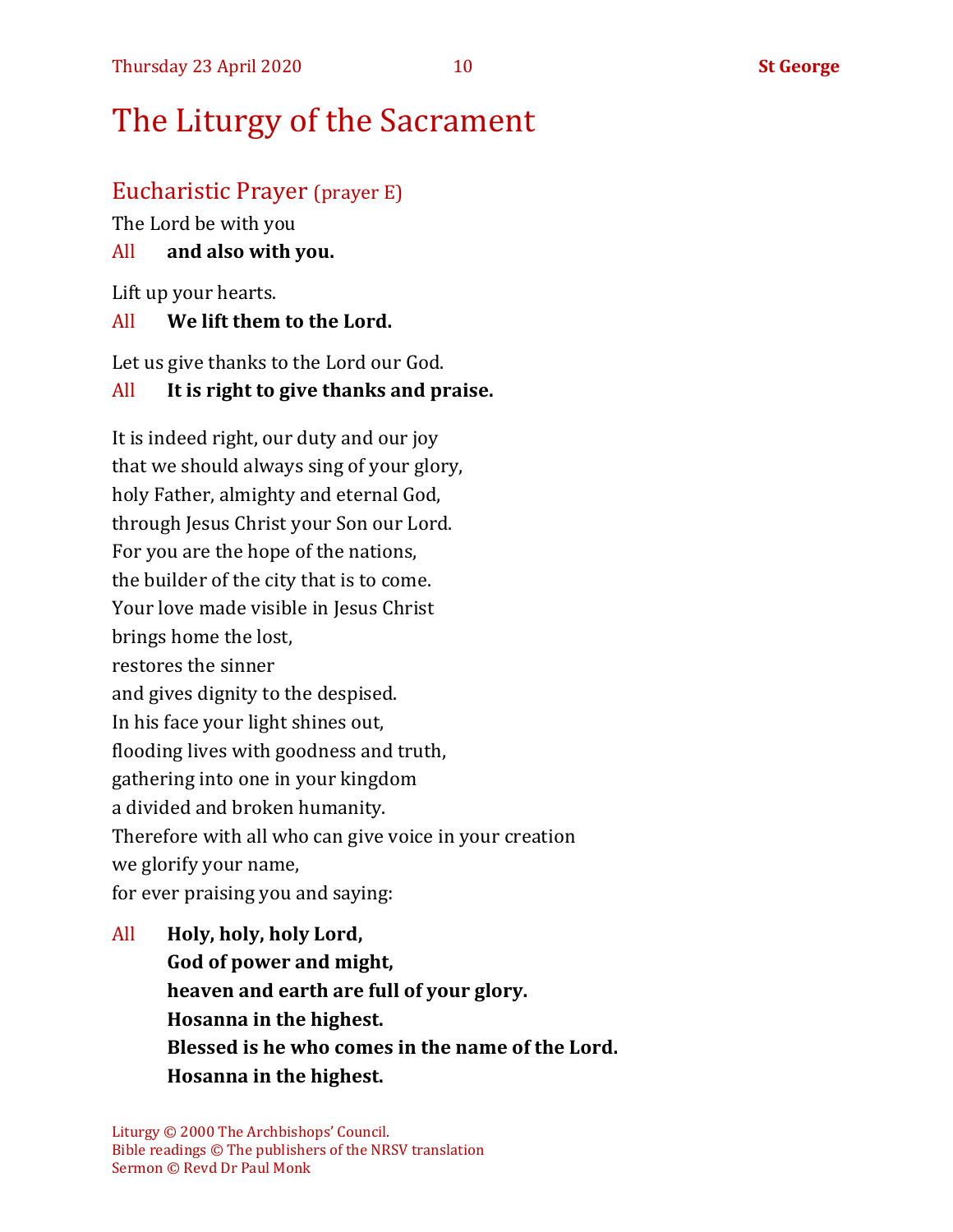We praise and bless you, loving Father, through Jesus Christ, our Lord; and as we obey his command, send your Holy Spirit, that broken bread and wine outpoured may be for us the body and blood of your dear Son.

On the night before he died he had supper with his friends and, taking bread, he praised you. He broke the bread, gave it to them and said: Take, eat; this is my body which is given for you; do this in remembrance of me.

When supper was ended he took the cup of wine. Again he praised you, gave it to them and said: Drink this, all of you; this is my blood of the new covenant, which is shed for you and for many for the forgiveness of sins. Do this, as often as you drink it, in remembrance of me.

So, Father, we remember all that Jesus did, in him we plead with confidence his sacrifice made once for all upon the cross. Bringing before you the bread of life and cup of salvation, we proclaim his death and resurrection until he comes in glory.

Great is the mystery of faith:

All **Christ has died: Christ is risen: Christ will come again.**

Lord of all life, help us to work together for that day when your kingdom comes and justice and mercy will be seen in all the earth.

Look with favour on your people, gather us in your loving arms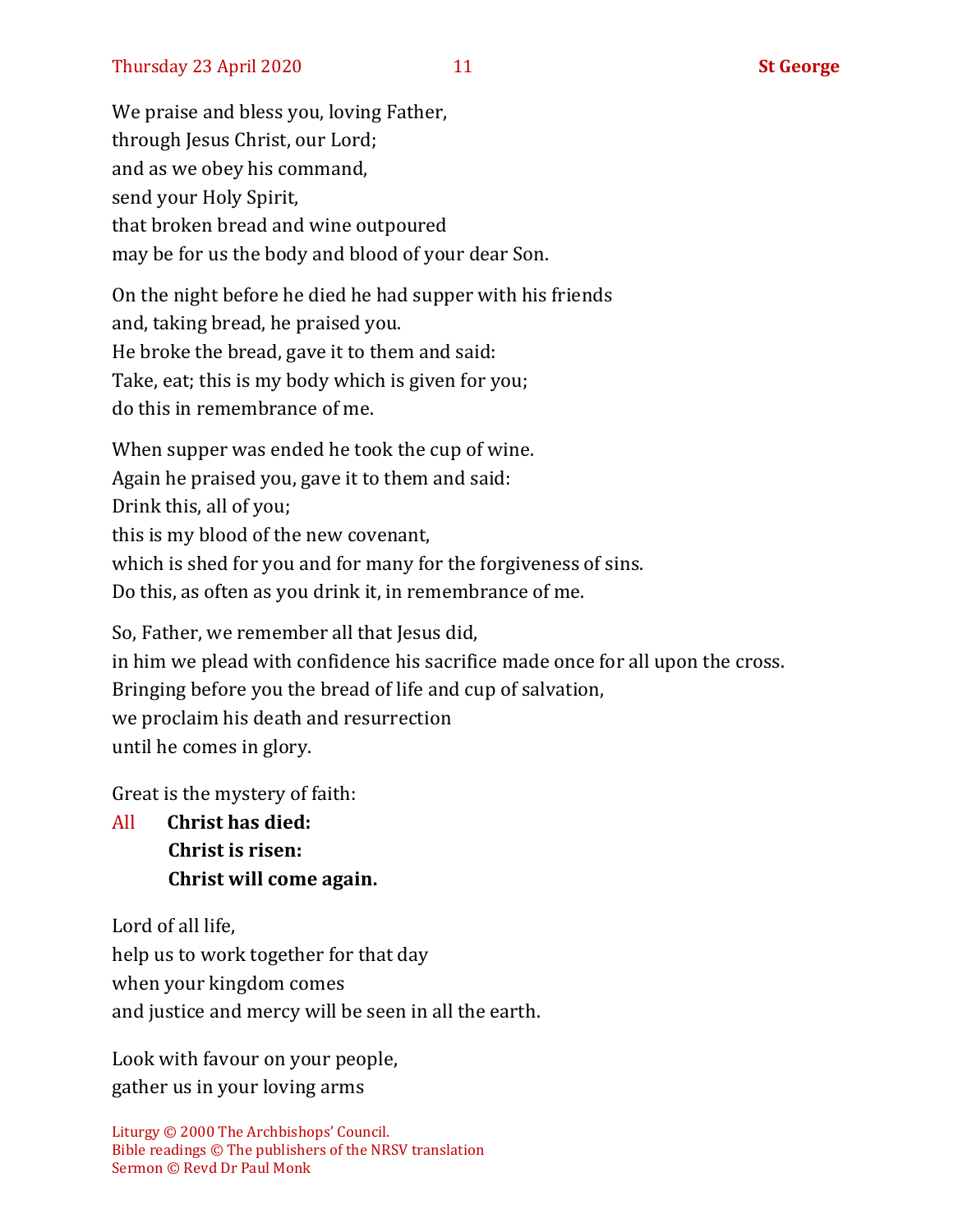and bring us with St George, St Barnabas and all the saints to feast at your table in heaven.

Through Christ, and with Christ, and in Christ, in the unity of the Holy Spirit, all honour and glory are yours, O loving Father, for ever and ever.

All **Amen.**

#### The Lord's Prayer

As our Saviour taught us, so we pray

All **Our Father in heaven, hallowed be your name, your kingdom come, your will be done, on earth as in heaven. Give us today our daily bread. Forgive us our sins as we forgive those who sin against us. Lead us not into temptation but deliver us from evil.**

> **For the kingdom, the power, and the glory are yours now and for ever. Amen.**

#### Breaking of the Bread

We break this bread to share in the body of Christ.

All **Though we are many, we are one body, because we all share in one bread.**

#### All **Lamb of God, you take away the sin of the world, have mercy on us.**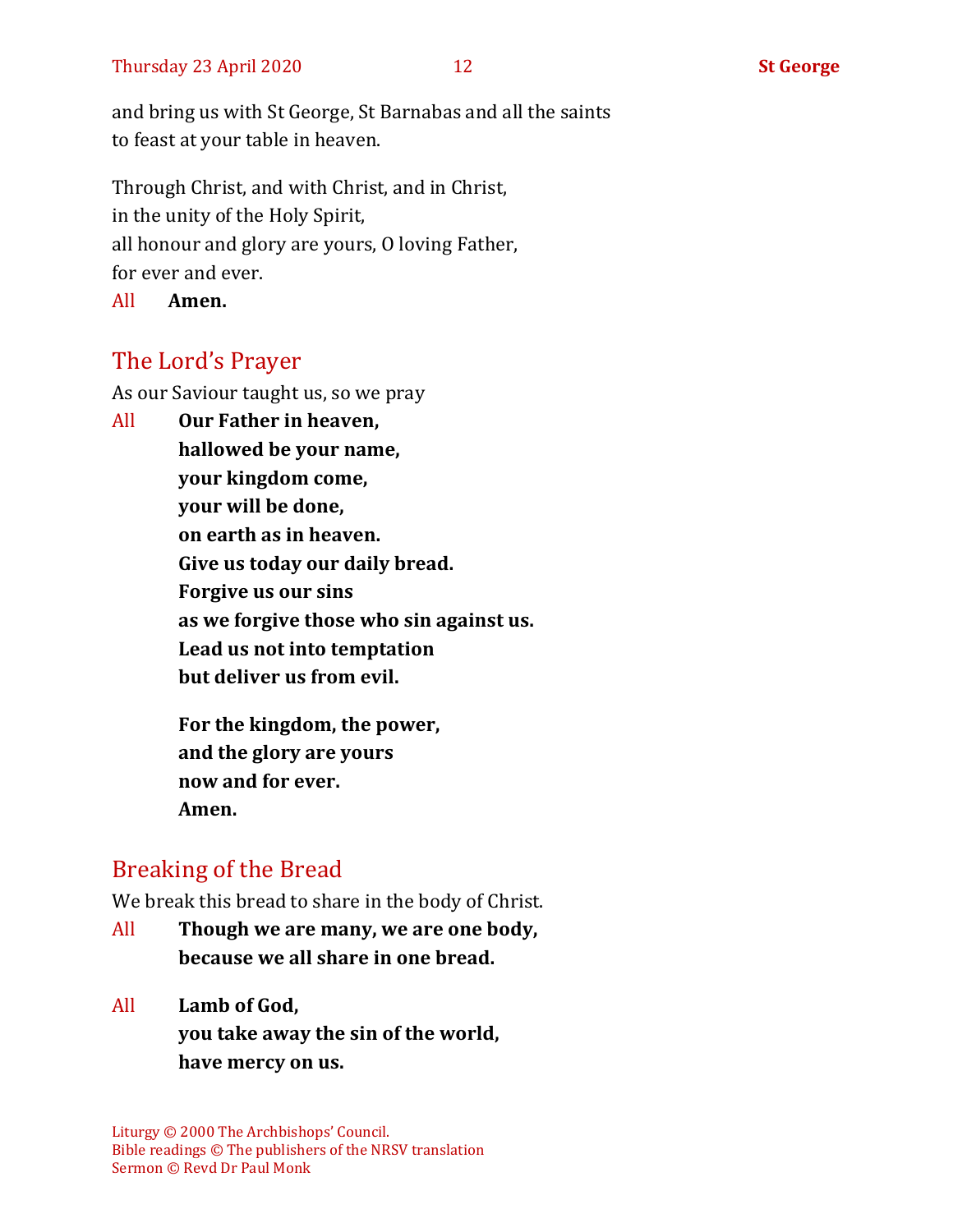**Lamb of God, you take away the sin of the world, have mercy on us. Lamb of God, you take away the sin of the world, grant us peace.**

Draw near with faith.

Receive the body of our Lord Jesus Christ

which he gave for you,

and his blood which he shed for you.

Eat and drink

in remembrance that he died for you,

and feed on him in your hearts

by faith with thanksgiving.

All **We do not presume to come to this your table, merciful Lord, trusting in our own righteousness, but in your manifold and great mercies. We are not worthy so much as to gather up the crumbs under your table. But you are the same Lord whose nature is always to have mercy. Grant us therefore, gracious Lord, so to eat the flesh of your dear Son Jesus Christ and to drink his blood, that our sinful bodies may be made clean by his body and our souls washed through his most precious blood, and that we may evermore dwell in him, and he in us. Amen.**

Communion is distributed.

#### Prayer after Communion

God, who gave us this holy meal in which we have celebrated the glory of the cross